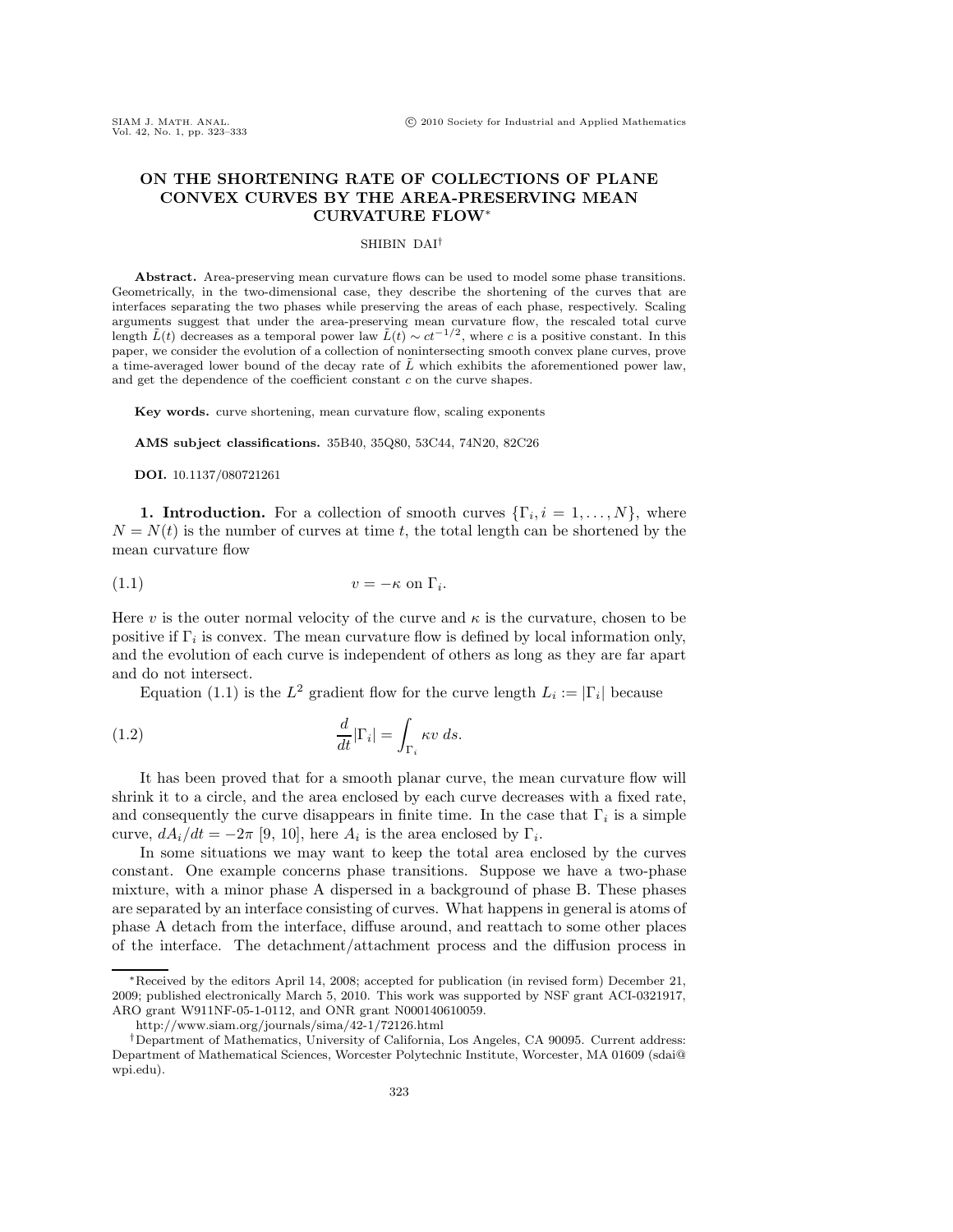general happen in different time scales. When the detachment/attachment process is fast and the diffusion process takes more time to complete, we get diffusion-dominated phase transition models like Mullins–Sekerka ones. On the other hand, when the detachment/attachment process dominates, we get some model that is similar to mean curvature flow, but the areas of each phase are conserved. When these two processes are comparable in time scale, we get a Mullins–Sekerka model with kinetic drag term; see, e.g., [3] for a detailed discussion.

So it is natural to consider the area-preserving mean curvature flow, which is the  $L^2$  gradient flow for the total curve length with the restriction that the total area be conserved. The flow is written as

$$
(1.3) \t\t v = -\kappa + \lambda \text{ on } \Gamma_i,
$$

where  $\lambda = \lambda(t)$  is a spatial constant, which is in fact a Lagrange multiplier, chosen to conserve the total area.

A brief discussion about the gradient flow structure will be included in section 2. Since  $dA_i/dt = \int_{\Gamma_i} v \, ds$ , in order to conserve the total area  $A := \sum_i A_i$ , where the summation goes over all surviving curves at time  $t$ , we need

(1.4) 
$$
0 = \sum_{i} \frac{dA_i}{dt} = \sum_{i} \int_{\Gamma_i} -\kappa + \lambda ds.
$$

So

(1.5) 
$$
\lambda = \frac{\sum_{i} \int_{\Gamma_{i}} \kappa \, ds}{\sum_{i} L_{i}}.
$$

When all  $\Gamma_i$  are simple curves, since  $\int_{\Gamma_i} \kappa ds = 2\pi$ , we have

$$
\lambda = \frac{2\pi}{L_c},
$$

where

$$
(1.7) \t\t\t L_c := \frac{\sum_i L_i}{\sum_i 1}
$$

is the average length of surviving curves at time  $t$ .

Now system (1.3) is coupled. Even if the curves do not intersect, they still interact with each other through the spatial constant  $\lambda$ . Consequently, some global properties about the whole collection of curves are included in the equations.

Recall that in phase transitions of dilute systems, it is widely observed that larger particles grow while smaller ones shrink and disappear. Also, the morphology of the mixture exhibits some self-similarity and some characteristic length grows as a temporal power law; see, e.g., [1]. The self-similarity can be depicted by, say, the size distribution of particles as in the mean field models (see the review paper [18]). But this can be made rigorous only when particles are spheres, and even in this case, the mean field models admit infinitely many classes of self-similar solutions, but mathematically there are still situations in which self-similarity is impossible [14, 15]. Generically it is unlikely one will encounter those nonself-similar cases in experiments.

The growth of a characteristic length obeys a temporal power law according, heuristically, to self-similarity. Correlation length is a common choice of such a characteristic length, but mathematically it is difficult to work with, and hence there is no rigorous mathematical result about it as far as we know.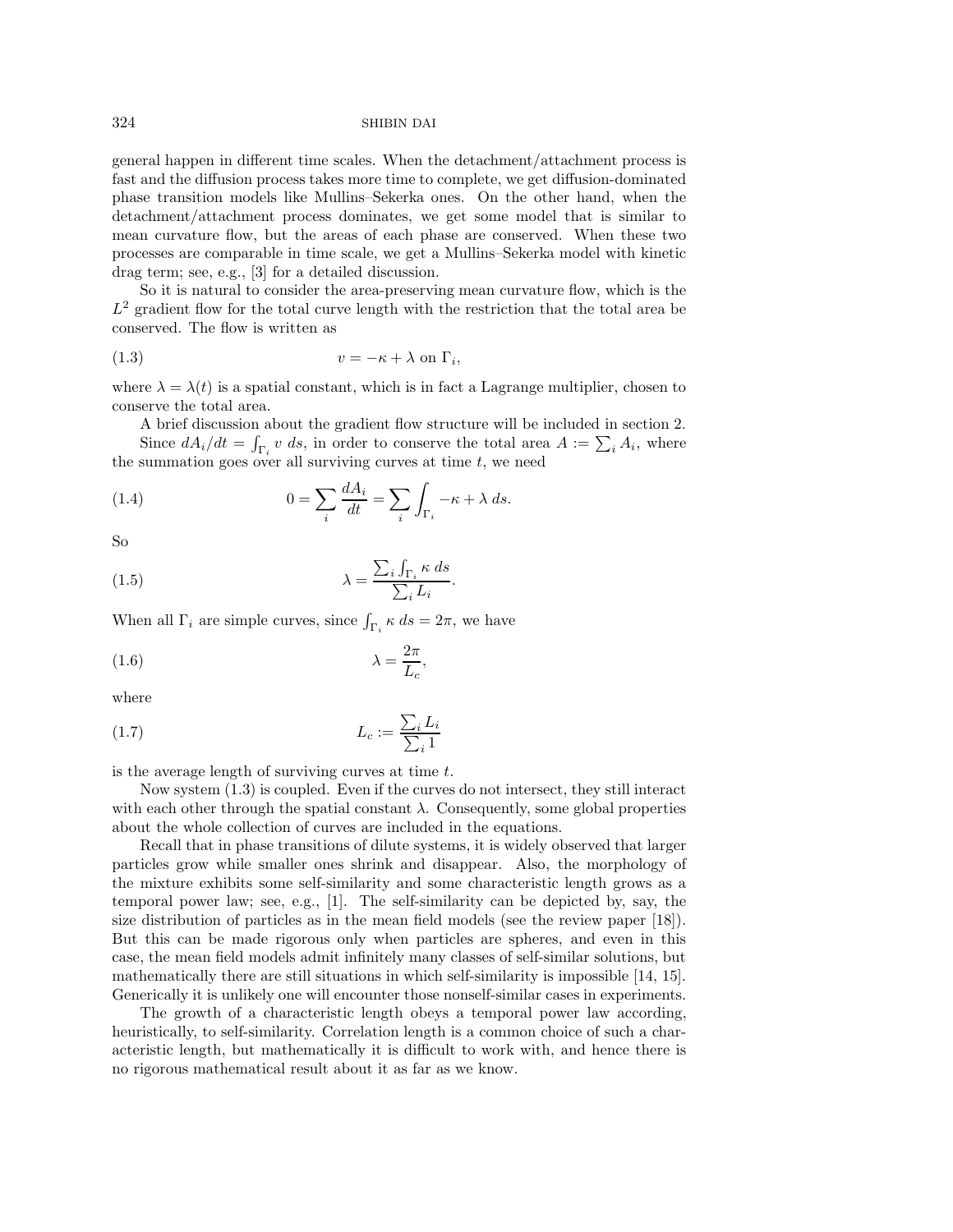There is another quantity that is both physically natural and mathematically convenient, namely, surface energy. Due to thermodynamics, phase transitions are driven by the dissipation of surface energy. On the other hand, to avoid the influence of the size of the system, rather than directly working on the total surface energy, we want to work on the "density" of the energy.

Since surface energy is proportional to the area of the surface between the two phases, the density of surface energy is then proportional to the ratio between the surface area and the volume of the system, and hence scales as inverse to length.

The first mathematically rigorous result about the dissipation of the energy density was established by Kohn and Otto [11], for Cahn–Hilliard equations, a diffuseinterface model for phase transitions. For the Cahn–Hilliard equation with constant mobility, the characteristic length grows as  $t^{1/3}$ , and hence the energy density decays as  $t^{-1/3}$ . Their main result is a one-sided time-averaged estimate for the energy density which says that if we look at the dynamics in a large enough time interval, the averaged decay rate of the energy density cannot be faster than the corresponding power law.

Another important feature of this estimate is that it does not depend on any assumption about self-similarity. Also, it is just one-sided because the energy can decay slower since there are unstable equilibria, and anyway the system will approach its final stable equilibrium and stop decaying.

The Kohn–Otto framework has since been applied to many problems, including some other models of phase transitions, epitaxial growth, and thin film droplets [2, 4, 5, 6, 13, 12, 16]. The common feature of these problems is that they are all driven by dissipation of some energy. It is also worth mentioning that it is in [4] that a  $t^{-1/2}$  power law was handled for a mean field model of phase transition, which corresponds to an area-preserving mean curvature flow for collections of spheres in  $n \geqslant 2$  dimensions.

Back to our area-preserving mean curvature flow. The above-mentioned surface energy is now proportional to the total length of the curves, and the density will be the ratio between the length and the total area enclosed by the curves. So

(1.8) 
$$
\tilde{L} := \frac{L}{A} = \frac{\sum L_i}{\sum A_i}
$$

is the quantity we want to study.

In general, the dynamics can be very complicated since there can be annihilation and coalescence of curves. In this paper, we will consider only a simple case when coalescence is absent. Namely our initial configuration will be a collection of smooth convex curves which are far away from each other. Now the only possible singularity is the disappearance of curves. But we have only finitely many instances that such singularities occur since we have finitely many curves—although the exact number can be very large. The good thing about this simple situation is that we can study the dynamics "piecewise" in time, namely, in each time interval when no curves disappear.

In terms of phase transition, this situation corresponds to a dilute mixture. In this case, we can still have complicated geometry since we have restrictions on neither the number of initial curves nor the "size" of each curve.

As was discussed, the dissipation rate of  $L$  is heuristically determined by the selfsimilarity of the dynamics, and the self-similarity has the important feature of scaling invariance. It is not clear if we have self-similarity, but it is easy to check that the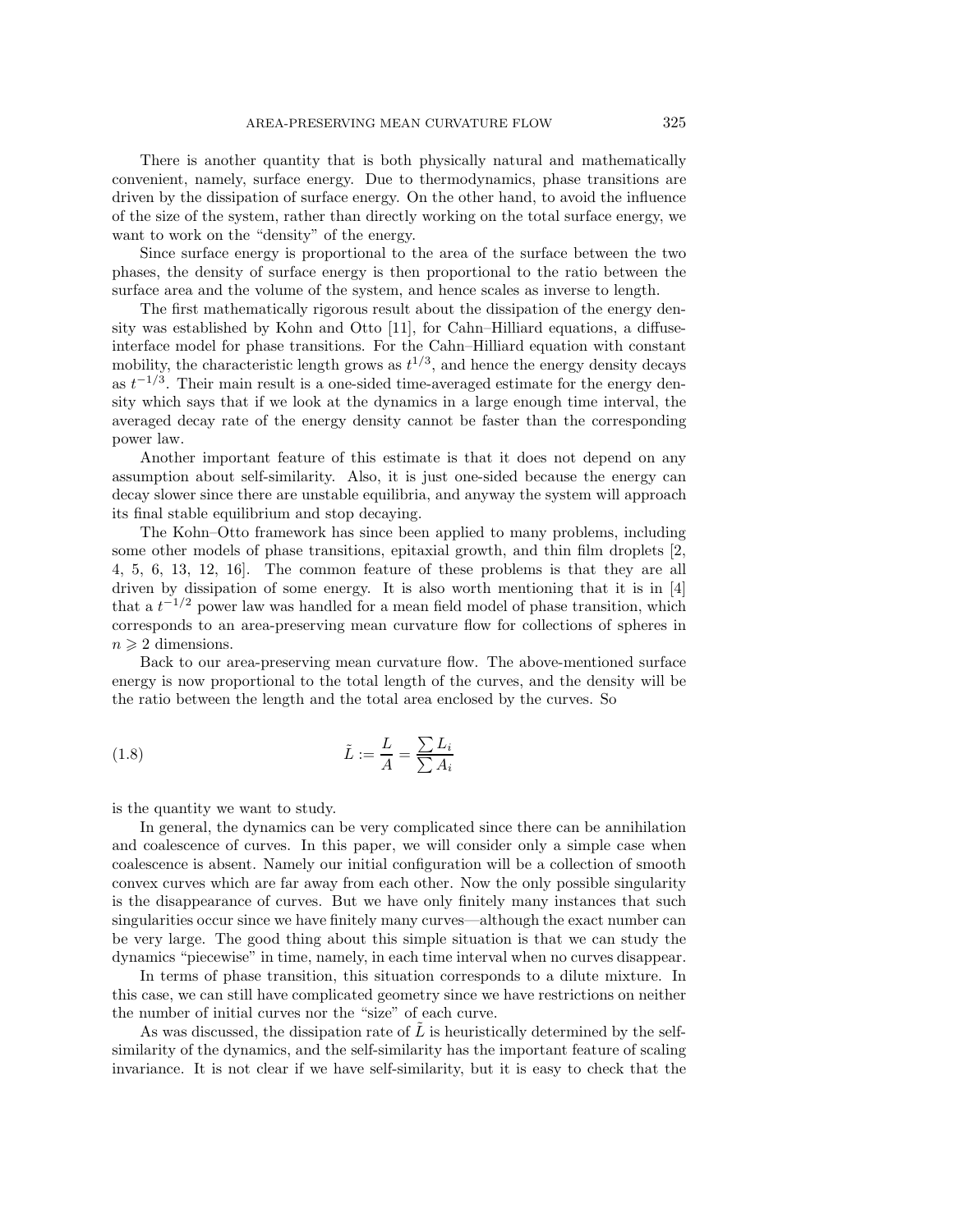model holds scaling invariance. If we rescale length and time by

$$
(1.9) \t\t x = \eta \hat{x}, \quad t = \eta^2 \hat{t}
$$

in the new variables  $\hat{x}$  and  $\hat{t}$ , the normal velocity v, curvature  $\kappa$ , and spatial constant  $\lambda$  become  $v = \hat{v}/\eta$ ,  $\kappa = \hat{\kappa}/\eta$ ,  $\lambda = \hat{\lambda}/\eta$ . Then (1.3) is invariant:

$$
(1.10) \t\t\t \hat{v} = -\hat{\kappa} + \hat{\lambda}.
$$

This scaling-invariance suggests that the only possible temporal power law for the characteristic length should be  $t^{1/2}$ . Since the averaged curve length  $\tilde{L}$  is inverse to length, it then heuristically decays like  $t^{-1/2}$ .

Again, it is possible for  $\tilde{L}$  to decay slower than the power law. It is also possible for L to decay faster; for example, as indicated in  $[8]$ , for a single convex curve, the area-preserving mean curvature flow will make  $\tilde{L}$  decay exponentially to a positive minimum determined by the conserved area. We will include the details in section 3.

Nevertheless,  $\tilde{L}$  still cannot decay faster than  $t^{-1/2}$  in a time-averaged sense. This is the main result of this paper and we state it as a theorem.

We indicate the shape of a curve  $\Gamma_i$  by its shape indicators  $\beta_i := L_i^2/A_i$ . Note that  $\beta_i \geq 4\pi$  for any simple curve and equality holds if and only if the curve is a circle.

THEOREM 1.1. *Under the area-preserving mean curvature flow, for any*  $1 < p <$ 2, there exist positive constants  $C_1, C_2$  depending only on p such that for any collection *of smooth convex curves*  $\{\Gamma_i\}$ *, the averaged curve length* L *satisfies* 

$$
(1.11) \qquad \int_0^T \tilde{L}(t)^p \, dt \geq \tilde{C}_1 \left( \frac{8}{9} \sqrt{\frac{\pi}{\beta_0}} \right)^{p/2} \int_0^T (t^{-1/2})^p \, dt \quad \text{for } T \geq \tilde{C}_2 \frac{4}{9\sqrt{\beta_0}} M_0^2.
$$

*Here*  $M_0 = \sum_i A_{i0}^{3/2} / \sum_i A_{i0}$ , with  $A_{i0}$  being the initial area enclosed by curve  $\Gamma_i$  at *time*  $t = 0$ *, and*  $\beta_0 = \max\{\beta_i(0)\}\$ *is the maximum of all shape indicators for the initial curves.*

The structure of this paper is as follows. In section 2 we discuss some properties of the area-preserving mean curvature flow and the corresponding interpretation related to phase transitions. In section 3 we will include some geometric results of mean curvature flows for collections of convex curves. In section 4 we will briefly discuss the Kohn–Otto framework and derive our main result, Theorem 1.1.

**2. Some basic properties.** In this section we discuss some basic properties of the area-preserving mean curvature flow. First let's briefly discuss its gradient flow structure in a formal way. A gradient flow structure consists of two parts, a manifold and a metric on the tangent space. Formally, we consider the manifold  $M$  of all possible collections of simple closed curves with fixed total area

(2.1) 
$$
\mathcal{M} := \left\{ \mathbf{\Gamma} = \{\Gamma_i\} : \sum_i A_i = c \right\},\
$$

where  $A_i$  is the area enclosed by  $\Gamma_i$ . The tangent space of M at  $\Gamma$  will be all possible normal velocities  $v$  for curves that do not change the total area. Since the variation of area is determined by the normal velocity

(2.2) 
$$
\langle dA, v \rangle = \sum_{i} \int_{\Gamma_i} v \, ds,
$$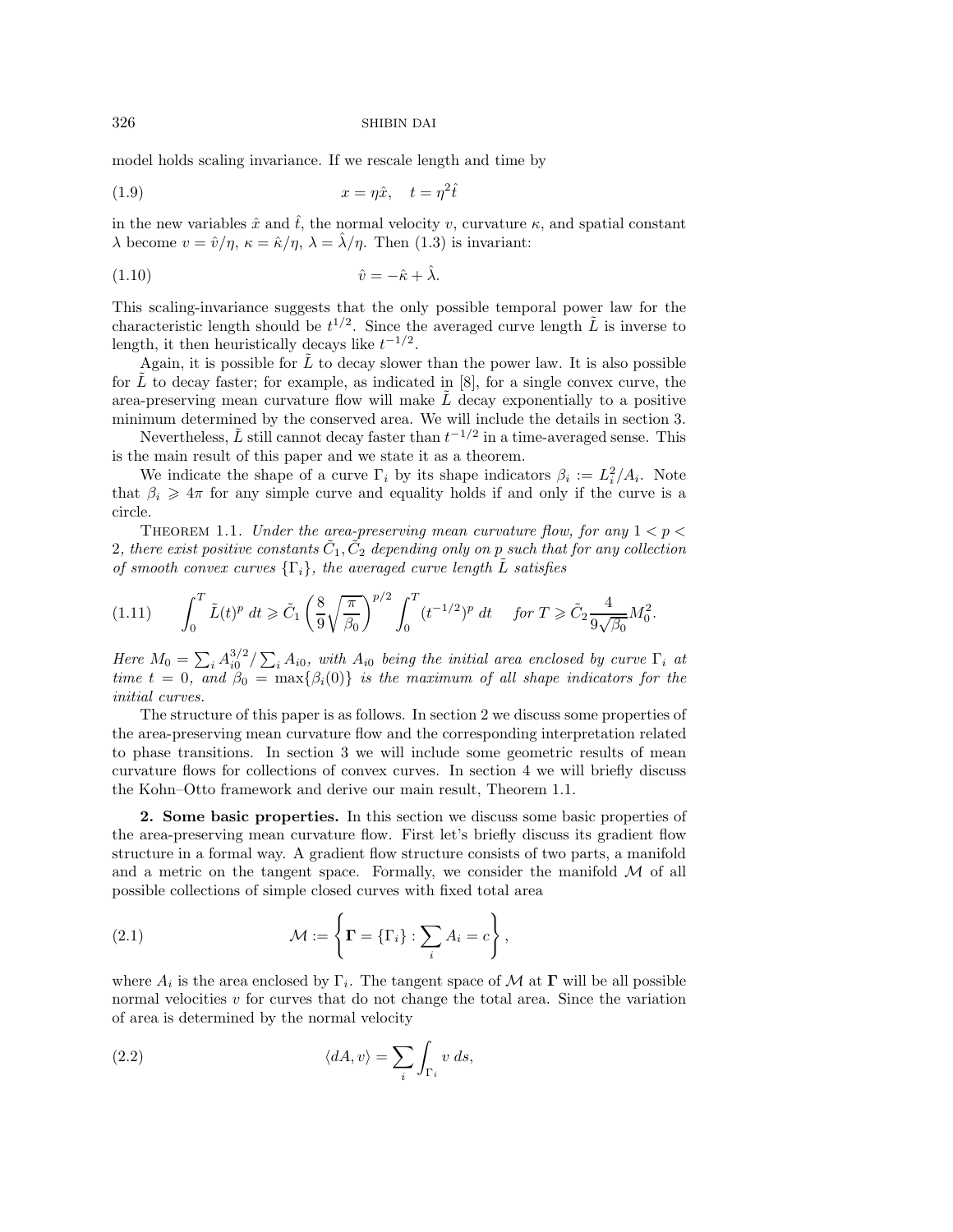the tangent space will be written as

(2.3) 
$$
T_{\mathbf{\Gamma}}\mathcal{M} := \left\{ v : \sum_{i} \int_{\Gamma_i} v \, ds = 0 \right\}.
$$

A metric on the tangent space can be defined. For any two possible normal velocities  $v^1, v^2$ ,

(2.4) 
$$
g(v^1, v^2) := \sum_i \int_{\Gamma_i} v^1 v^2 ds.
$$

The differential of curve length L is

(2.5) 
$$
\langle dL, \tilde{v} \rangle = \sum_{i} \int_{\Gamma_i} \kappa \tilde{v} \, ds \quad \text{for all } \tilde{v} \in T_{\Gamma} \mathcal{M}.
$$

dL can now be translated by  $g(\cdot, \cdot)$  into the corresponding gradient by

(2.6) 
$$
g(\text{grad } L, \tilde{v}) = \langle dL, \tilde{v} \rangle,
$$

and we will choose the velocity to be the negative gradient, to dissipate curve length as fast as possible. So we want to find  $v = -\text{grad } E$  in the sense that

(2.7) 
$$
g(v, \tilde{v}) = -g(\text{grad } E, \tilde{v});
$$

i.e., we want

(2.8) 
$$
\sum_{i} \int_{\Gamma_i} v \tilde{v} \, ds = - \sum_{i} \int_{\Gamma_i} \kappa \tilde{v} \, ds \quad \text{for all } \tilde{v} \in T_{\Gamma} \mathcal{M}.
$$

Now because  $\sum_i \int_{\Gamma_i} \tilde{v} \, ds = 0$ , we conclude that there must be a spatial constant  $\lambda$ such that

(2.9) 
$$
v = -\kappa + \lambda \quad \text{on } \Gamma_i \text{ for all } i.
$$

Then  $\lambda$  can be determined by the conservation of total area as was done in section 1.

It is immediate from the gradient flow structure that the area-preserving meancurvature flow really decreases the total length  $L$ , that the dissipation rate is

(2.10) 
$$
\frac{dL}{dt} = -g(v, v) = -\sum_{i} \int_{\Gamma_i} (\kappa - \lambda)^2 \ ds \leq 0,
$$

and that equality holds if and only if  $\kappa = \lambda$  for every  $\Gamma_i$ , i.e., when all  $\Gamma_i$  are circles with the same radius. This situation is the only possible unstable equilibrium, and the stable equilibrium is when there is only one curve and it is a circle. This has been pointed out in [17].

Now we look at the evolution of the areas  $A_i$  enclosed by these curves. The areas change according to

(2.11) 
$$
\frac{dA_i}{dt} = \int_{\Gamma_i} v \, ds = \int_{\Gamma_i} -\kappa + \lambda \, ds = 2\pi \left( -1 + \frac{L_i}{L_c} \right) \text{ by (1.6)}.
$$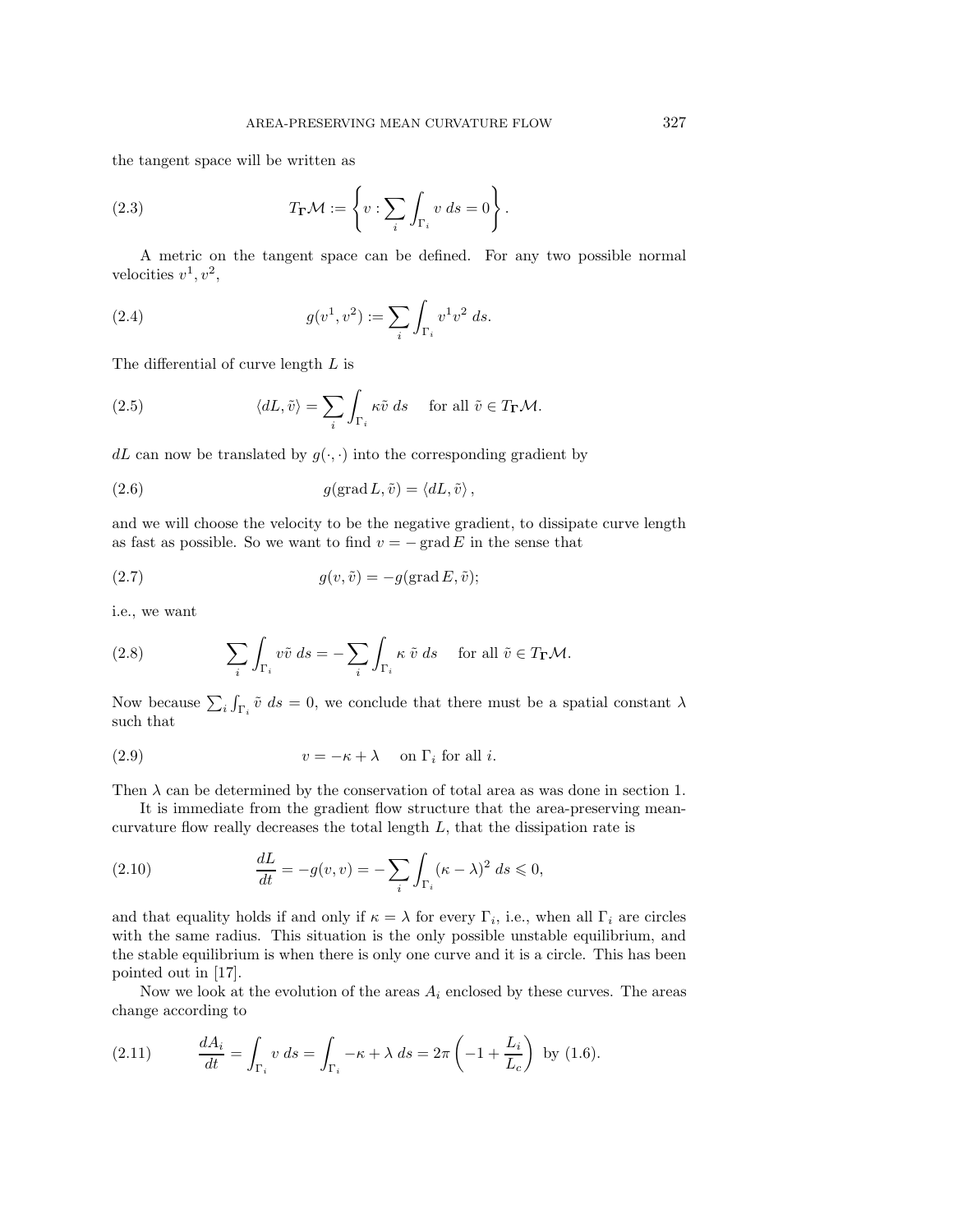So the area  $A_i$  enclosed by  $\Gamma_i$  decreases when the length of  $\Gamma_i$  is shorter than the average curve length, and increases otherwise.

In terms of phase transitions of dilute systems, domains enclosed by the curves are generally considered as particles. Assuming uniform density, the masses of particles are proportional to the areas. So we can see that particles with short perimeters shrink—in the sense of losing mass—and possibly disappear in finite time, while those with longer perimeters grow.

We mentioned in section 1 that the generic phenomenon is that larger particles grow while smaller ones shrink and disappear. According to (2.11) though, it is not the area—which is a general quantity to measure the size—but the perimeter that determines the growth of particles. However, if the particles are of similar shapes, say if they are all approximately circles, or if they are all ellipses with similar eccentricity, bigger areas still generally indicate bigger perimeters, and heuristically particles with bigger areas grow and those with smaller areas shrink. We need to remind ourselves that the situation is no longer true when particles are of different shapes. For example, an ellipse can have a bigger perimeter while enclosing a smaller area than a circle. Hence the ellipse grows and the circle shrinks.

**3. Geometric results related to convex curves.** In this section, we will summarize the necessary geometric results for area-preserving mean curvature flow. First, we will see that if the initial collection of curves is convex, then these curves remain convex until some time when one or more curves shrink to a point and disappear, or when some curves collide. This is a simple generalization of a result in [8], which only considers the evolution of one single convex curve under (1.3).

Lemma 3.1. *A collection of strictly convex curves evolving according to* (1.3) *remains a collection of convex curves, as long as the curves do not collide.*

The proof is done by considering the evolution of the curvature. As is pointed out in [17], by following the process of [9] or [8], it can be shown that if the curves are convex, then the curvature can be considered a function of t and  $\theta$ , where  $\theta$  is the angle between the tangent of this curve and the  $x$  axis. In addition, the curvature satisfies a differential equation

(3.1) 
$$
\frac{\partial \kappa}{\partial t} = \kappa^2 \frac{\partial^2 \kappa}{\partial \theta^2} + \kappa^3 - \lambda \kappa^2
$$

with positive initial value. Then it can be proved that there exists a unique smooth solution for this equation up to some finite time when some curves disappear and the solution remains positive by a maximum principle.

Next we quote an isoperimetric inequality for convex curves.

LEMMA 3.2 (see [7]). *If*  $\Gamma$  *is a convex curve and*  $\kappa$  *is its curvature, then* 

(3.2) 
$$
\int_{\Gamma} \kappa^2 ds \geqslant \pi \frac{L}{A},
$$

*where* L *and* A *are the length of* Γ *and the area it encloses, respectively.*

Now we will consider the evolution of the shapes of the curves.

LEMMA 3.3. *For each convex curve*  $\Gamma_i(t)$ *, the shape indicator*  $\beta_i(t) = L_i^2/A_i$  *is decreasing in time, with a positive lower bound* 4π*.*

*Proof.* The proof is a generalization of the one for Corollary 2.4 in [8]. We include it here for the convenience of the reader.

We know for a closed simple curve  $\gamma$  with fixed length l, the area a it encloses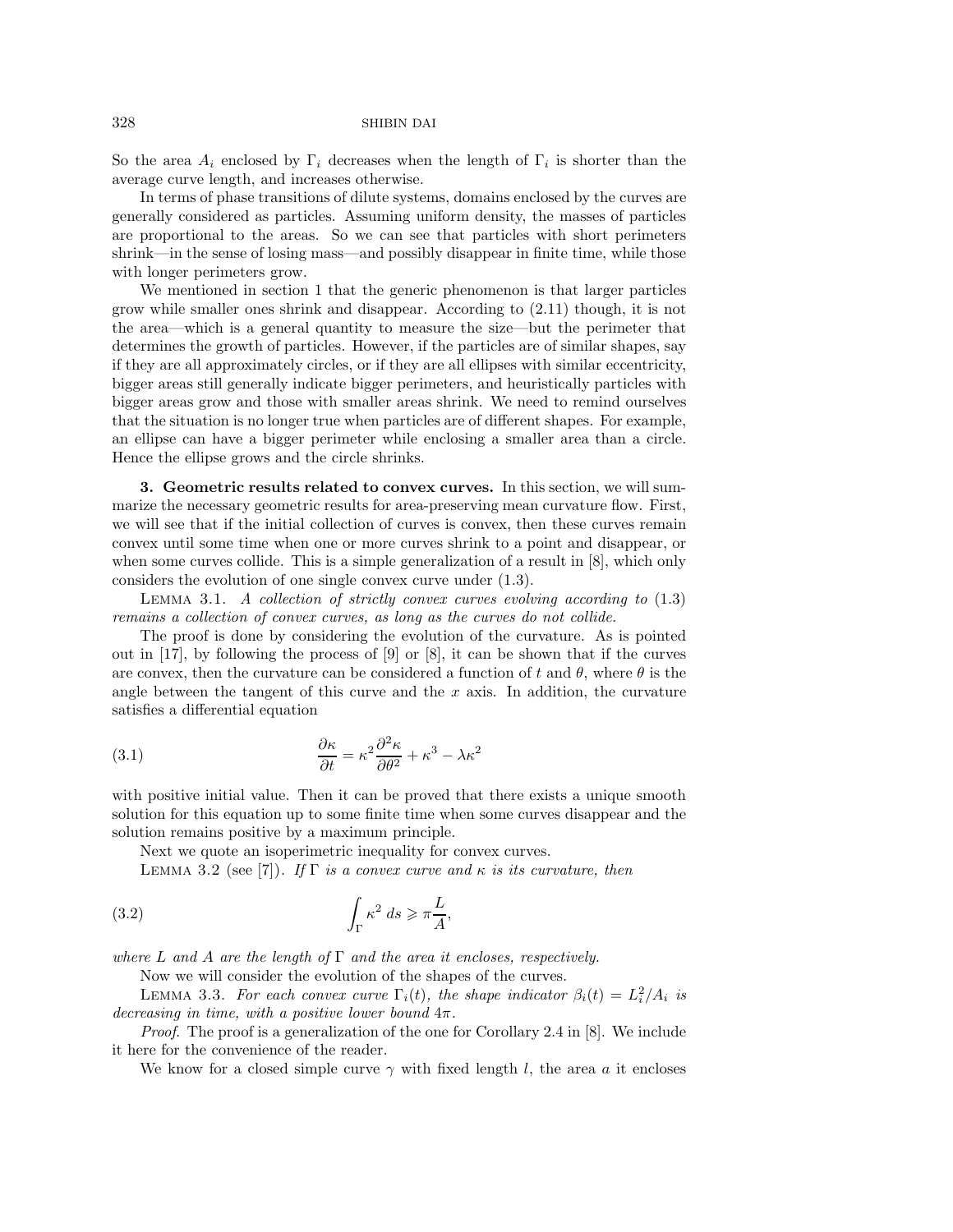attains the maximum when  $\gamma$  is a circle. It is immediate that

(3.3) <sup>l</sup> 2 a -4π.

So

(3.4) 
$$
\frac{L_i^2}{A_i} \geqslant 4\pi,
$$

$$
\frac{d}{dt}\left(\frac{L_i^2}{A_i} - 4\pi\right) = \frac{2}{A_i}\left(L_i\dot{L}_i - \frac{L_i^2}{2A_i}\dot{A}_i\right)
$$
\n
$$
= \frac{2}{A_i}\left(L_i\int_{\Gamma_i}(-\kappa^2 + \kappa\lambda)\ ds - \frac{L_i^2}{2A_i}\int_{\Gamma_i}(-\kappa + \lambda)\ ds\right)
$$
\n
$$
= \frac{2}{A_i}\left(-L_i\left(\int_{\Gamma_i} \kappa^2 \ ds - \frac{\pi L_i}{A_i}\right) + \frac{\lambda L_i}{2}\left(4\pi - \frac{L_i^2}{A_i}\right)\right)
$$
\n(3.5)\n
$$
\leq -\frac{\lambda L_i}{A_i}\left(\frac{L_i^2}{A_i} - 4\pi\right) \quad \text{by (3.2)}
$$

 $(3.6)$   $\leqslant 0.$ 

Hence  $\beta_i$  decreases with lower bound  $4\pi$ .  $\Box$ 

*Remark* 3.1. Corollary 2.4 in [8] considers the evolution of one convex curve under the area-preserving mean curvature flow. Then its area  $A$  is conserved and the length L decreases and  $\lambda = 2\pi/L$ . Inequality (3.5) becomes

(3.7) 
$$
\frac{d}{dt}\left(\frac{L^2}{A} - 4\pi\right) \leqslant -\frac{2\pi}{A}\left(\frac{L^2}{A} - 4\pi\right)
$$

and

$$
\frac{L^2}{A} - 4\pi \leqslant Ce^{-2\pi t/A}.
$$

So in this case L decreases exponentially to  $\sqrt{4\pi A}$ , although the decay rate is determined by the area A.

*Remark* 3.2. We mention that it is numerically challenging to simulate the evolution of a collection of many convex curves under the area-preserving mean curvature flow (1.3), unless all curves are circles, in which case the evolution can be simplified into an ODE system for the radii of these circles.

If all curves are initially ellipses, it is desirable if (1.3) preserves the elliptic shapes. If this were true, we then would have another relatively simple situation when numerical simulations are relatively easy to carry out, since we would only need to consider the evolution of the major and minor axes of each ellipse. This was assumed in [1] when deriving the self-similar solutions of the coarsening of two-dimensional islands on a silicon substrate, which was modeled by (1.3).

Unfortunately it is not true. In fact, if any of the initial curves is a noncircular ellipse, then neither the ordinary mean curvature flow nor the area-preserving mean curvature flow will keep it elliptic, although the symmetries with respect to the original major and minor axes are kept, and so is the symmetry with respect to the original center.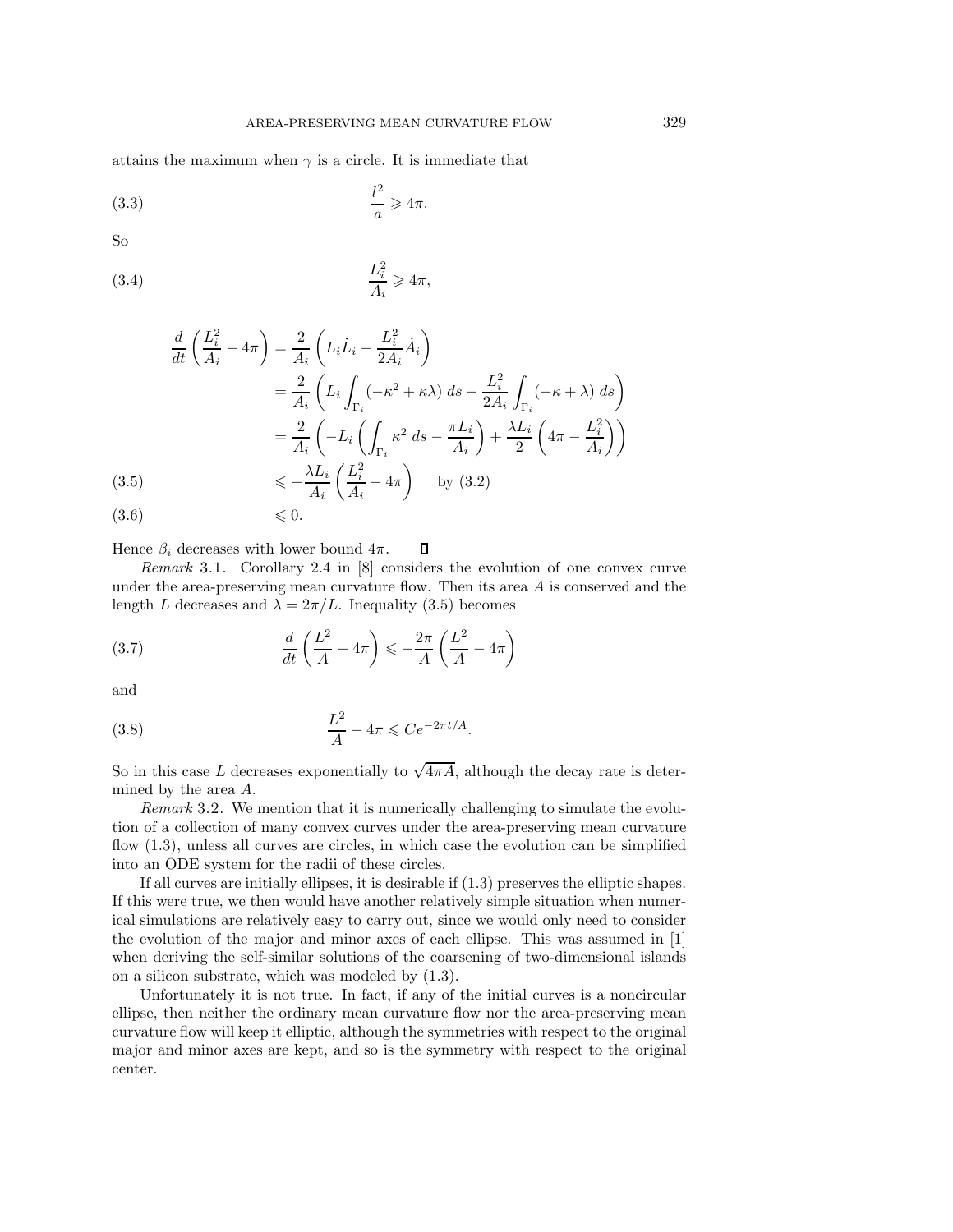Conservation of symmetry is obvious. The deformation from ellipse into nonellipse can be proven by contradiction. We sketch the argument for the area-preserving curvature flow (1.3). Assume we have an ellipse  $\gamma$  with semimajor and semiminor axes  $a$  and  $b$ , respectively. If the evolution keeps the curve elliptic, then the shape is determined by the evolution of the semimajor and semiminor axes. The curvatures at the endpoints of the major and minor axes are  $a/b^2$  and  $b/a^2$ , respectively. So

(3.9) 
$$
\dot{a} = -\frac{a}{b^2} + \lambda, \quad \dot{b} = -\frac{b}{a^2} + \lambda.
$$

Now the area of this ellipse is  $A = \pi ab$ . If the curve remains an ellipse, then the change of A would be

(3.10) 
$$
\dot{A} = \pi(\dot{a}b + a\dot{b}) = -\pi\left(\frac{a}{b} + \frac{b}{a} - \lambda(a+b)\right).
$$

On the other hand, it is a simple fact that the change of area is determined by the normal velocity of the curve,

(3.11) 
$$
\dot{A} = \int_{\gamma} v \, ds = \int_{\gamma} (-\kappa + \lambda) \, ds = -2\pi + \lambda |\gamma|.
$$

Equation (3.11) contradicts (3.10), as long as  $a \neq b$ .

**4. Proof of the main theorem.** In this section we will prove Theorem 1.1. Even though the theorem is an estimate only about  $\hat{L}(t)$ , it is done by considering the relations between  $\tilde{L}$  and an auxiliary length  $M(t)$ . This method was introduced in [11].

The choice of  $M(t)$  is not obvious and there is no standard method to define one, as far as we know. In our case, we define

(4.1) 
$$
M := \frac{\sum_{i} A_i^{3/2}}{\sum_{i} A_i}.
$$

Recall that the summation is over all surviving curves at time t.

The first relation between  $\tilde{L}$  and  $M$  is an isoperimetric inequality.

Lemma 4.1 (isoperimetric inequality). *For all* t*, we have*

(4.2) LM˜ - 2 √π.

*Proof.* Since  $L_i^2/A_i \geq 4\pi$ , we have  $L_i \geq 2\sqrt{\pi}A_i^{1/2}$ . By applying the Cauchy-Schwarz inequality, we have

(4.3) 
$$
\tilde{L}M = \frac{\sum A_i^{3/2} \sum L_i}{(\sum A_i)^2} \ge 2\sqrt{\pi} \frac{\sum A_i^{3/2} \sum A_i^{1/2}}{(\sum A_i)^2} \ge 2\sqrt{\pi}.\quad \Box
$$

The second relation about  $\tilde{L}$  and M is an inequality about their dissipation rates. Lemma 4.2 (dissipation inequality). *Let*

$$
\beta_0 = \max\left\{\frac{L_i(0)^2}{A_i(0)}\right\}
$$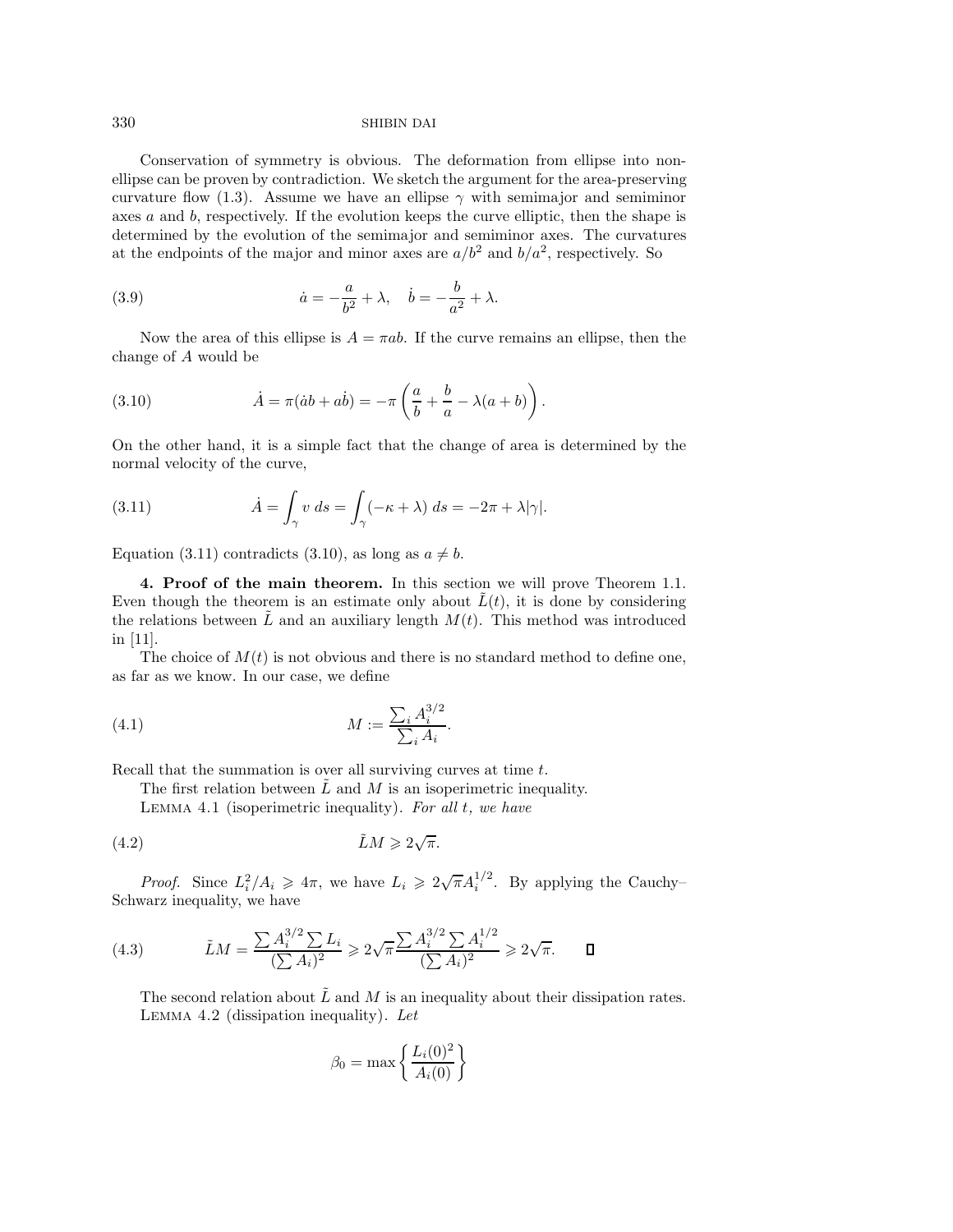*be the upper bound of the shaper indicators of the initial curves. Then for all times with no curves disappearing, we have*

(4.4) 
$$
\left(\frac{dM}{dt}\right)^2 \leq \frac{9}{4}\sqrt{\beta_0}M\left(-\frac{d\tilde{L}}{dt}\right).
$$

*Proof.* As was discussed in section 2, the dissipation rate of  $\tilde{L}$  is a consequence of the gradient flow structure. By (2.10), we have

(4.5) 
$$
\frac{d\tilde{L}}{dt} = -\frac{1}{A} \sum_{i} \int_{\Gamma_i} (\kappa - \lambda)^2 ds.
$$

On the other hand, by (2.11), we have

(4.6) 
$$
\left|\frac{dA_i}{dt}\right| = \left|\int_{\Gamma_i} -\kappa + \lambda \, ds\right| \leq L_i^{1/2} \left(\int_{\Gamma_i} (\kappa - \lambda)^2 \, ds\right)^{1/2},
$$

(4.7) 
$$
\left| \frac{dM}{dt} \right| = \frac{3}{2A} \left| \sum_{i} A_i^{1/2} \frac{dA_i}{dt} \right|
$$

(4.8) 
$$
\leq \frac{3}{2A} \left| \sum_{i} A_i^{1/2} L_i^{1/2} \left( \int_{\Gamma_i} (\kappa - \lambda)^2 \ ds \right)^{1/2} \right|
$$

(4.9) 
$$
\leq \frac{3}{2A} \left( \sum_i A_i L_i \right)^{1/2} \left( \sum_i \int_{\Gamma_i} (\kappa - \lambda)^2 \ ds \right)^{1/2}.
$$

We have proved that the shape indicators  $\beta_i(t) = \frac{L_i^2}{A_i}$  are decreasing in time with positive minimum  $4\pi$ . Taking  $\beta_0 = \max{\{\beta_i(0)\}}$  to be the upper bound of the shape indicators for the initial curves, we have

(4.10) 
$$
L_i = \sqrt{\beta_i A_i} \leqslant \sqrt{\beta_0 A_i}.
$$

Hence

$$
(4.11)
$$

$$
\left(\frac{dM}{dt}\right)^2 \leq \frac{9}{4}\sqrt{\beta_0} \frac{\sum_i A_i^{3/2}}{A} \left(\frac{\sum_i \int_{\Gamma_i} (\kappa - \lambda)^2 ds}{A}\right) = \frac{9}{4}\sqrt{\beta_0} M \left(-\frac{d\tilde{L}}{dt}\right).
$$

Now we are ready to prove Theorem 1.1. Define

(4.12) 
$$
\tilde{M} = \frac{1}{2\sqrt{\pi}}M, \quad \tilde{t} = \frac{9\sqrt{\beta_0}}{8\sqrt{\pi}}t.
$$

Then the isoperimetric inequality (4.2) and the dissipation inequality (4.4) indicate that

(4.13) 
$$
\tilde{L}\tilde{M} \ge 1, \quad \left(\frac{d\tilde{M}}{d\tilde{t}}\right)^2 \le \tilde{M}\left(-\frac{d\tilde{L}}{d\tilde{t}}\right).
$$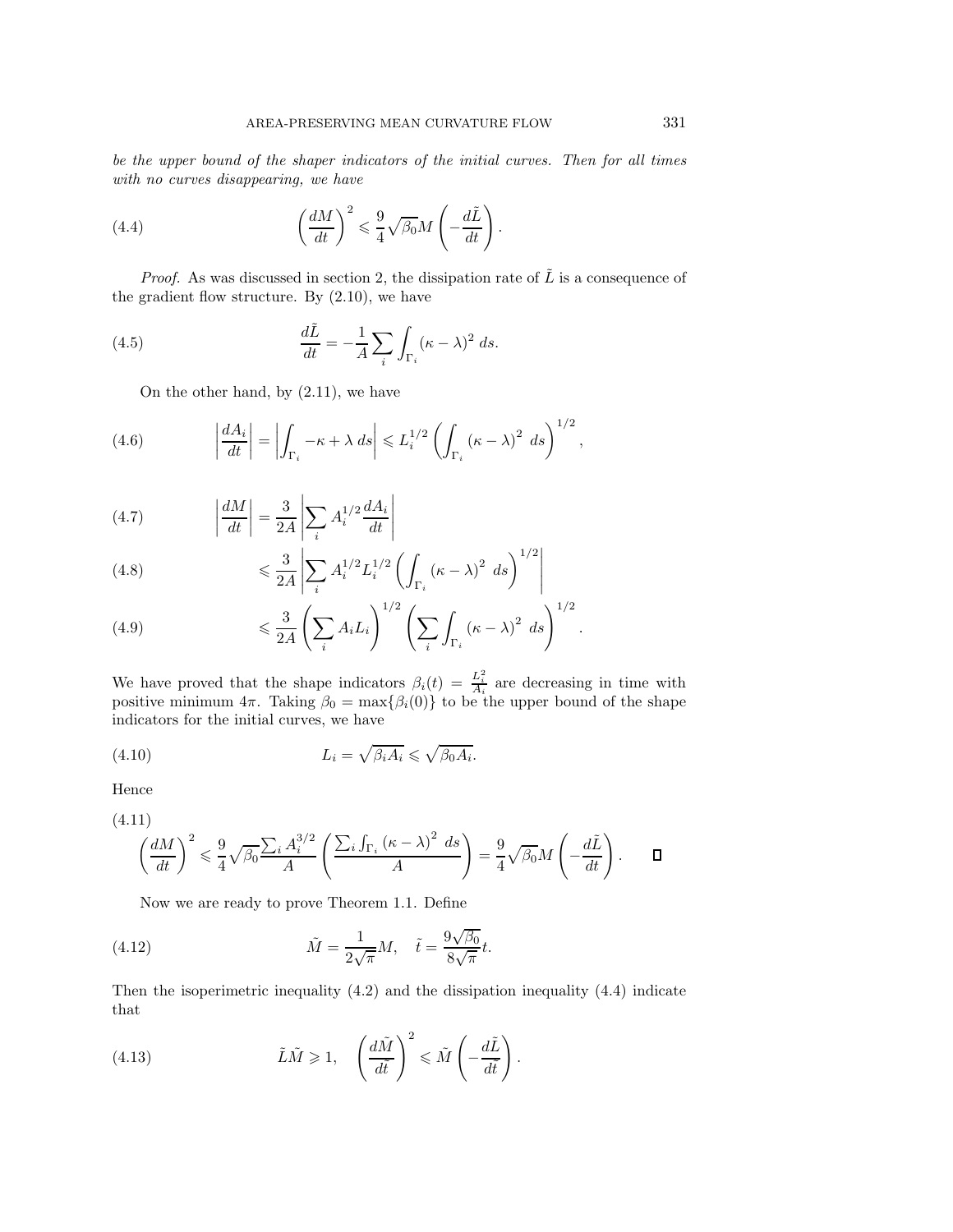Applying Lemma 4.2 in [4], for any  $1 < p < 2$ , we can find positive constants  $\tilde{C}_1, \tilde{C}_2$ depending only on  $p$  such that

(4.14) 
$$
\int_0^{\tilde{T}} \tilde{L}(\tilde{t})^p d\tilde{t} \geq \tilde{C}_1 \int_0^{\tilde{T}} (\tilde{t}^{-1/2})^p d\tilde{t} \quad \text{if } \tilde{T} \geq \tilde{C}_2 \tilde{M}(0)^2.
$$

Changing variables back into  $t$  and  $M$ , the estimate reads

(4.15) 
$$
\int_0^T \tilde{L}(t)^p dt \geqslant C_1 \int_0^T (t^{-1/2})^p dt \quad \text{if } T \geqslant C_2 M(0)^2,
$$

where

(4.16) 
$$
C_1 = \tilde{C}_1 \left( \frac{8}{9} \sqrt{\frac{\pi}{\beta_0}} \right)^{p/2}, \qquad C_2 = \tilde{C}_2 \frac{4}{9\sqrt{\beta_0}}.
$$

This completes the proof of Theorem 1.1.

*Remark.* The estimate depends on the shape of the initial curves through  $\beta_0$ , which is the maximum of all initial shape indicators. When the initial data corresponds to a dilute mixture, the initial curves are not far away from circles and hence  $β_0$  is not too big compared to  $4π$ . For example, for an ellipse with eccentricity e, the shape indicator  $\beta$  satisfies

(4.17) 
$$
4\pi \leqslant \beta = \frac{16\alpha}{\pi} E(e)^2,
$$

where  $\alpha = (1 - e^2)^{-1/2}$  is the long-short axes ratio and  $E(e)$  is the complete elliptic integral of the second kind with elliptic modulus e, i.e.,

(4.18) 
$$
E(e) = \int_0^{\pi/2} \sqrt{1 - e^2 \sin^2 \theta} \, d\theta.
$$

Since  $E(e)$  decreases from  $\pi/2$  to 1 as e increases from 0 to 1,  $\beta$  is approximately  $4\pi\alpha$  when e is near 0 and  $\beta$  is approximately  $16\alpha/\pi$  when e is about 1. Either way  $\beta$ increases at most linearly in  $\alpha$ , and the constants  $C_1, C_2$  decrease sublinearly.

Since the constants  $C_1$  and  $C_2$  do not depend on the number of curves or any other information, we say this kind of estimate exhibits some universality.

**Acknowledgments.** We thank Professors Andrea Bertozzi and Robert Pego for inspiring discussions and comments on a previous draft that greatly improved the quality of this paper.

## REFERENCES

- [1] N. C. Bartelt, W. Theis, and R. M. Tromp, Ostwald ripening of two-dimensional islands on Si(001), Phys. Rev. B, 54 (1996), pp. 11741–11751.
- [2] S. CONTI, B. NIETHAMMER, AND F. OTTO, Coarsening rates in off-critical mixtures, SIAM J. Math. Anal., 37 (2006), pp. 1732–1741.
- [3] S. DAI, B. NIETHAMMER, AND R. L. PEGO, Crossover in coarsening rates for the monopole approximation of the Mullins-Sekerka model with kinetic drag, Proc. Roy. Soc. Edinburgh, to appear.
- [4] S. DAI AND R. L. PEGO, Universal bounds on coarsening rates for means-field models of phase transitions, SIAM J. Math. Anal., 37 (2005), pp. 347–371.
- [5] S. Dai and R. L. Pego, An upper bound on the coarsening rate for mushy zones in a phase field model, Interfaces Free Bound., 7 (2005), pp. 187–197.